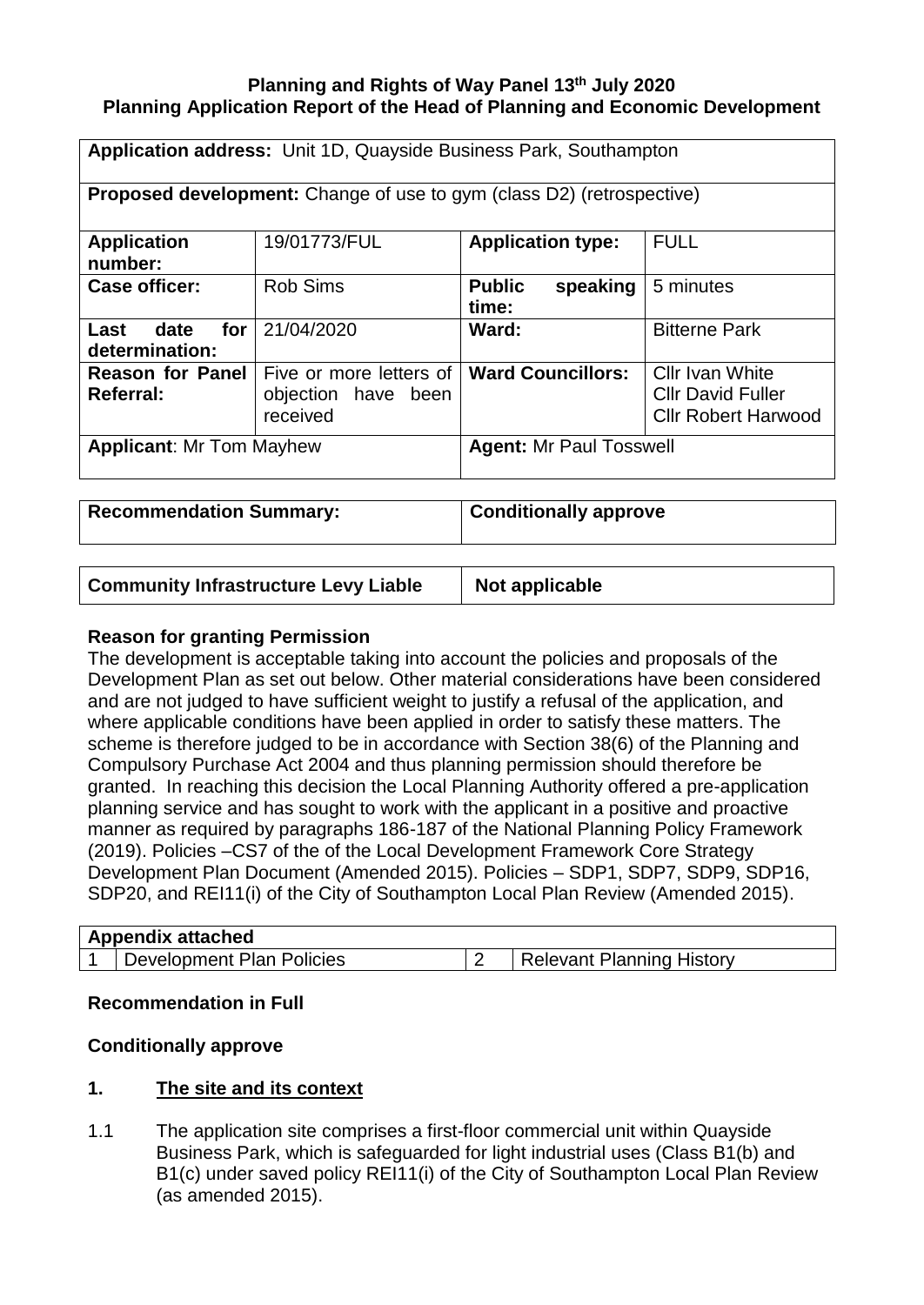- 1.2 The industrial estate is located opposite a residential area, comprising semidetached dwellings to the north of the application site and terraced properties and flats to the west.
- 1.3 Policy REI11(i) of the City of Southampton Local Plan Review (as amended 2015) indicates that the site is located within area identified on the Environment Agency's indicative flood risk map as at risk from tidal flooding.

# **2. Proposal**

- 2.1 The application seeks permission for a retrospective change of use of a first-floor unit from the permitted Class B1(b) and B1(c) (light industrial) use to a gym (Class E(d)) (new use class order from September 2020). No external alterations to the building have been proposed.
- 2.2 The gym, 'The Barbell Division' employs seven (7no.) part-time staff (equivalent to 4no. full-time staff) and has applied to operate during the following opening hours: 06:00 – 21:00 hours Monday to Friday, 06:00 – 13:00 hours on Saturday, and 06:00 – 13:00 hours on Sundays and recognised public holidays.

# **3. Relevant Planning Policy**

- 3.1 The Development Plan for Southampton currently comprises the "saved" policies of the City of Southampton Local Plan Review (as amended 2015) and the City of Southampton Core Strategy (as amended 2015). The most relevant policies to these proposals are set out at *Appendix 1*.
- 3.2 The National Planning Policy Framework (NPPF) was revised in June 2019. Paragraph 213 confirms that, where existing local policies are consistent with the NPPF, they can been afforded due weight in the decision-making process. The Council has reviewed the Development Plan to ensure that it is in compliance with the NPPF and are satisfied that the vast majority of policies accord with the aims of the NPPF and therefore retain their full material weight for decision making purposes, unless otherwise indicated.

# **4. Relevant Planning History**

- 4.1 A schedule of the relevant planning history for the site is set out in *Appendix 2* of this report.
- 4.2 In addition the following history is relevant: Unit 7A Kemrock House, Kemps Quay Industrial Park. 16/00817/FUL - Change of use from Offices (Class B1) to a Bar (Class A4) (Departure from Local Plan)– Conditionally Approved (CAP) – 15.08.2016
- 4.3 19/01772/FUL - Unit 6A, Quayside Business Park - Change of use to music teaching studio (class D1) (retrospective)- Conditionally approved 16.07.2020 (by the Planning and Public Rights of Way Panel).

# **5. Consultation Responses and Notification Representations**

5.1 Following the receipt of the planning application a publicity exercise in line with department procedures was undertaken which included notifying adjoining and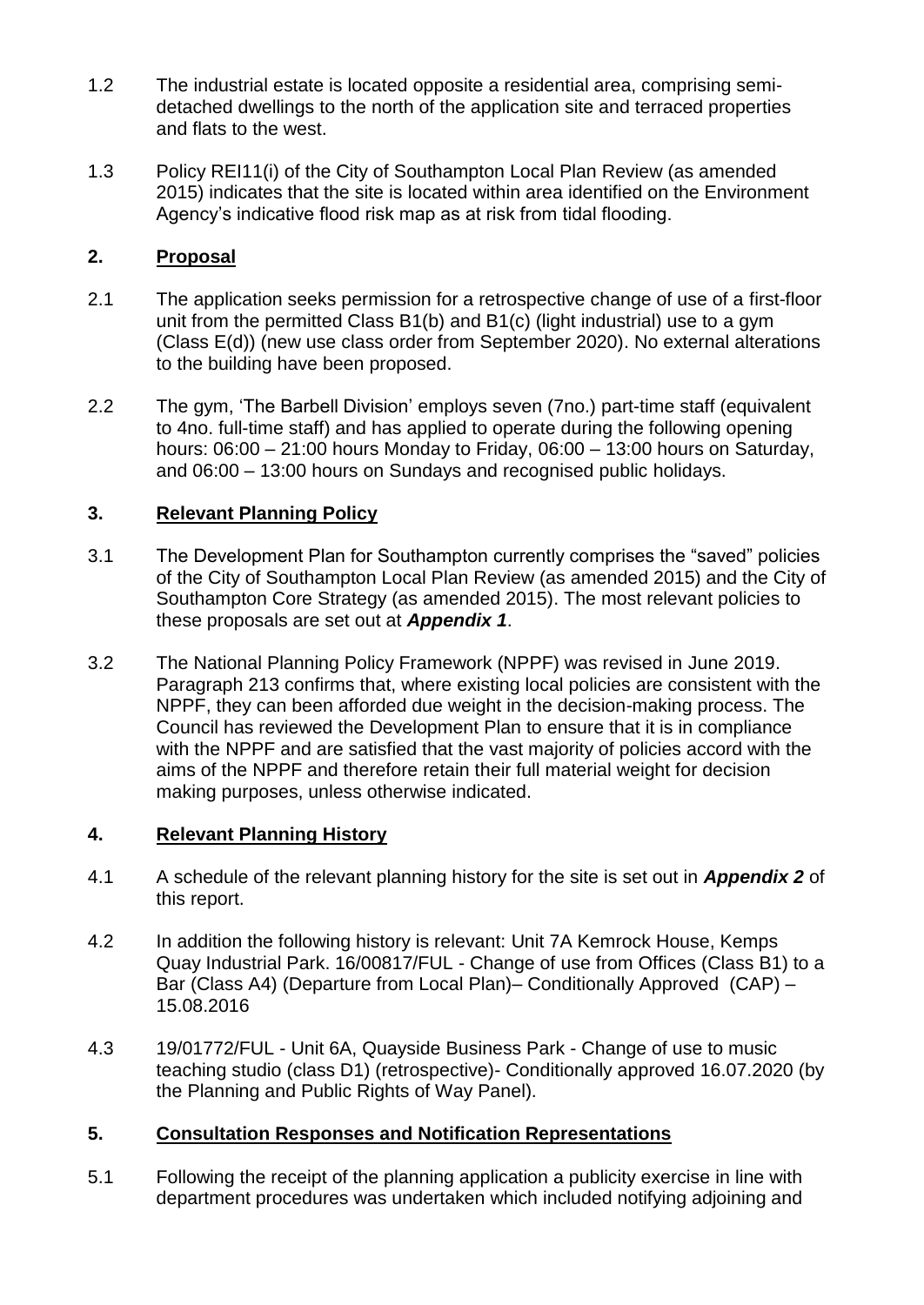nearby landowners. At the time of writing the report **6 representations** have been received from surrounding residents. The following is a summary of the points raised:

# 5.2 *The proposal would result in a loss of parking for the area.*

## **Officer Response**

The industrial park provides off-road parking spaces that can be utilised by staff and clients. These parking spaces are not allocated to individual units, so customers and staff can use any available parking spaces on the site. Additionally, along the southern side of Quayside Road, on-road parking spaces are sited immediately adjacent to the industrial park. These parking spaces are only allocated for permit holders (residents and visitors) during hours associated with events held at St. Mary's football stadium. Whilst the gym use will require staff and client parking, a parking survey has been submitted by the applicant which has demonstrated parking availability at various times during the day. Therefore it is not considered that the use of the site would result in significant loss of parking for the area.

#### 5.3 *The proposal would result in an unacceptable increase in noise and disturbance.*

# **Officer Response**

As the industrial park is located opposite residential dwellings, the introduction of the gym use from a previously vacant unit may result in an increase in noise. In order to mitigate the impact upon local residents, a condition would be applied that would require, within three (3no.) months of the decision date, the applicant to undertake an acoustic assessment and that any sound mitigation measures against internally generated noise and vibration are provided. Additionally, a further condition will be added restricting the use sound amplification systems unless a noise assessment has been submitted, and any noise mitigation measures required have been installed in accordance with the approved details.

#### 5.4 *The existing gym operates outside of the proposed hours.*

# **Officer Response**

Opening hours will be controlled via a condition, which provides clear restrictions on when the use is permitted to operate. These hours will be representative of existing businesses within the area and consider the amenities of local residents. If the use continued to operate outside of the conditioned hours, it would be in breach of condition and Planning Enforcement can be contacted to take further action.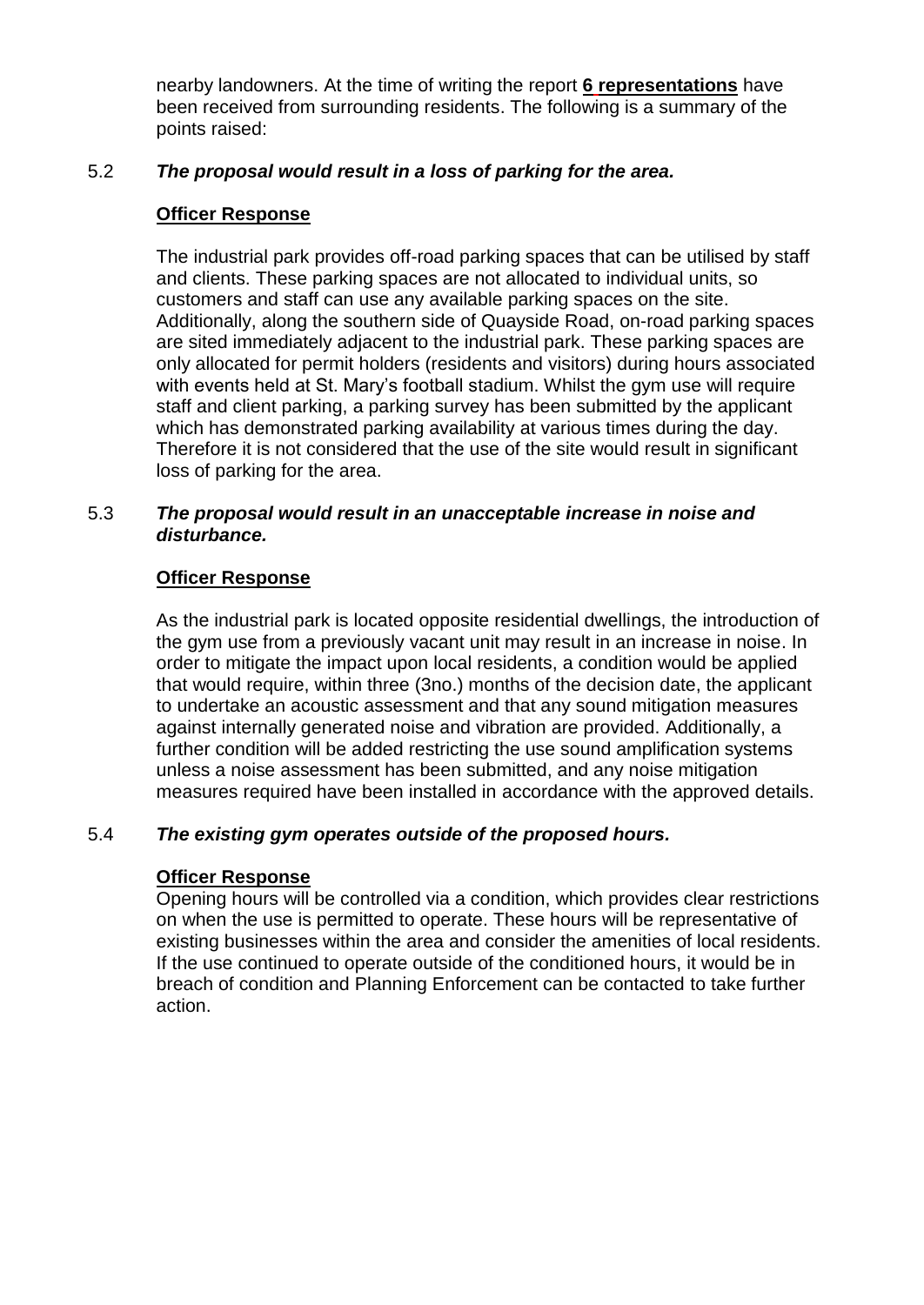#### 5.5 **Consultation Responses**

#### 5.7 **SCC Environmental Health – No objection**

We have no objections to this retrospective change of use planning application.

# **SCC Planning Policy – No objection**

The application proposes the "Change of use to gym (class D2) (retrospective)". Local Plan Review (2015) policy REI 11(i) (Light Industry) states that the site at Quayside Road is safeguarded as an area of light industry and research and development and that acceptable uses for the site are those that fall within classes B1(b) and B1(c) only.

In light of the above, and for the proposal to be considered further, it was requested that the applicant provided marketing information to demonstrate that the building was marketed for B1(a) and B1(c) uses, at a reasonable rate and for a period of at least 12 months with little or no commercial interest. A supporting statement was submitted by the marketing agent which provides sufficient evidence to demonstrate that the unit was actively marketed from April 2017 to January 2020 at a competitive rate and with no interest for B1(b) or B1(c) uses. Therefore, with regards to the extended period of marketing and the limited interest received over this time, it is considered that in this instance the change of use to a D2 gym will provide a positive impact to the vitality of the area. The proposal is therefore supported, in principle, by the Strategic Planning Team.

#### 5.8 **SCC Highways – No objection**

- i) Initial Comments Since Updated
- 5.8.1 The proposed use will likely generate additional trips when compared to the existing B2 use across the day - based on TRICS data and comparing to various B2 uses. Details on operating/opening hours of both the previous and proposed use would be useful for as gyms generally do open until quite late – some are even 24 hours a day.
- 5.8.2 In terms of trip rates, a gym use will roughly generate approximately 50 trips per day compared to light industrial uses. Although when spread throughout the day, impact form an hourly period would be fairly low (roughly 2 extra vehicles per hour if spread evenly). Therefore it is not considered to generate a significant traffic impact.
- 5.8.3 Regarding parking, the additional trips could lead to extra demand for on street parking. The parking in the local streets are restricted but do allow for 1 hour public parking. The peak trip rates for a gym use are between 17:00pm-20:00pm and therefore would coincide with likely times when residents finish work and come home in the evening. These added demand could likely impact on the parking availability of this street/area due to the 1 hour public parking.
- 5.8.4 I would recommend that a parking survey to be conducted in order to allow for an assessment of parking availability in the area. Although due to the current situations, the surveys would not cover parking related to the development. It will however provide a good representation of existing parking demand for the local residents (good representation due to people are more likely to be at home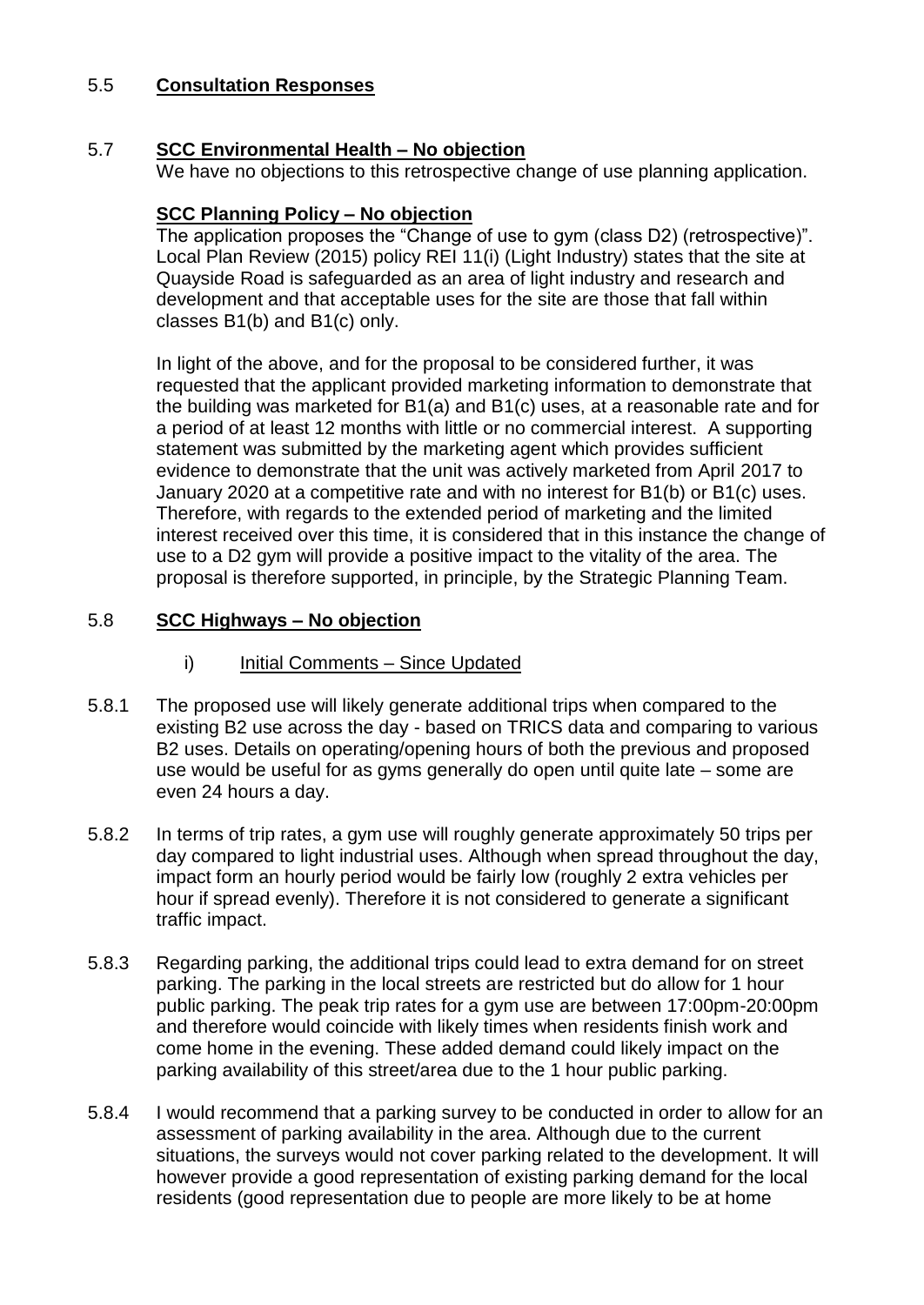during such times). We can then assume the level of parking likely required by the gym from using either/both the TRICS data and the Councils Parking maximum standards. However, it is recommended to go by TRICS as the parking standards for Gym is not definitive. TRICS would indicate that a gym of this size would generate 20 vehicular trips in the peak hour (18:00-19:00). The highest B2 trip generator in these times is a car workshop which generates 10 vehicles between 17:00-18:00, but practically nothing (2 vehicles) after 18:00. Therefore the biggest impact from this development would likely be between 18:00-19:00 with approximately 18 vehicles.

- 5.8.5 It Is not known if the unit benefits from on-site parking which can help accommodate some of the parking needs of the use. Depending on ownership and management, there may be scope to consider parking in front the adjacent units to be made available after those units are closed (assuming it is generally around 17:00/18:00).
- 5.8.6 Notwithstanding the above points raised, overspill parking in this area is not considered to be a highway safety issue and more of an amenity issue. Therefore it will hold limited weight in this recommendation.
- 5.8.7 Due to the change of use, cycle parking should be provided in accordance with the guidance set out in the Council's Parking SPD.
- 5.8.8 In summary, the proposal will not likely generate much impact on the highway due to the difference in trips not being that great whilst the level of HGV movements will decrease. It is suggested that more information should be provided to assess any impact from overspill parking but there will be no highway objections to the proposal subject to a condition for cycle parking being added.
	- ii) Comments following receipt of Parking Survey
- 5.8.9 Looking at the trip rates (previous use of industrial unit and proposed gym), the gym is predicted to generate a slightly higher level of vehicular trips (see attached for more info) but generally, the industrial unit generates around 1 vehicle an hour whilst the gym generates approximately 10 per hour with around 20 in the peak evening times.
- 5.8.10 The survey was carried during end of October/beginning of November 2020 which appeared to be during a lockdown phase. Therefore it is anticipated that some commercial units may not be operating during that time but could well be balanced out by the fact that most residents would be at home during the entire day. The parking survey suggests there are some which may be able to accommodate some overspill mainly during the day times hours but margins will be fine. The survey shows that the level of available parking varies quite a bit depending on the time and day which suggests that the turnover of on street parking is quite high.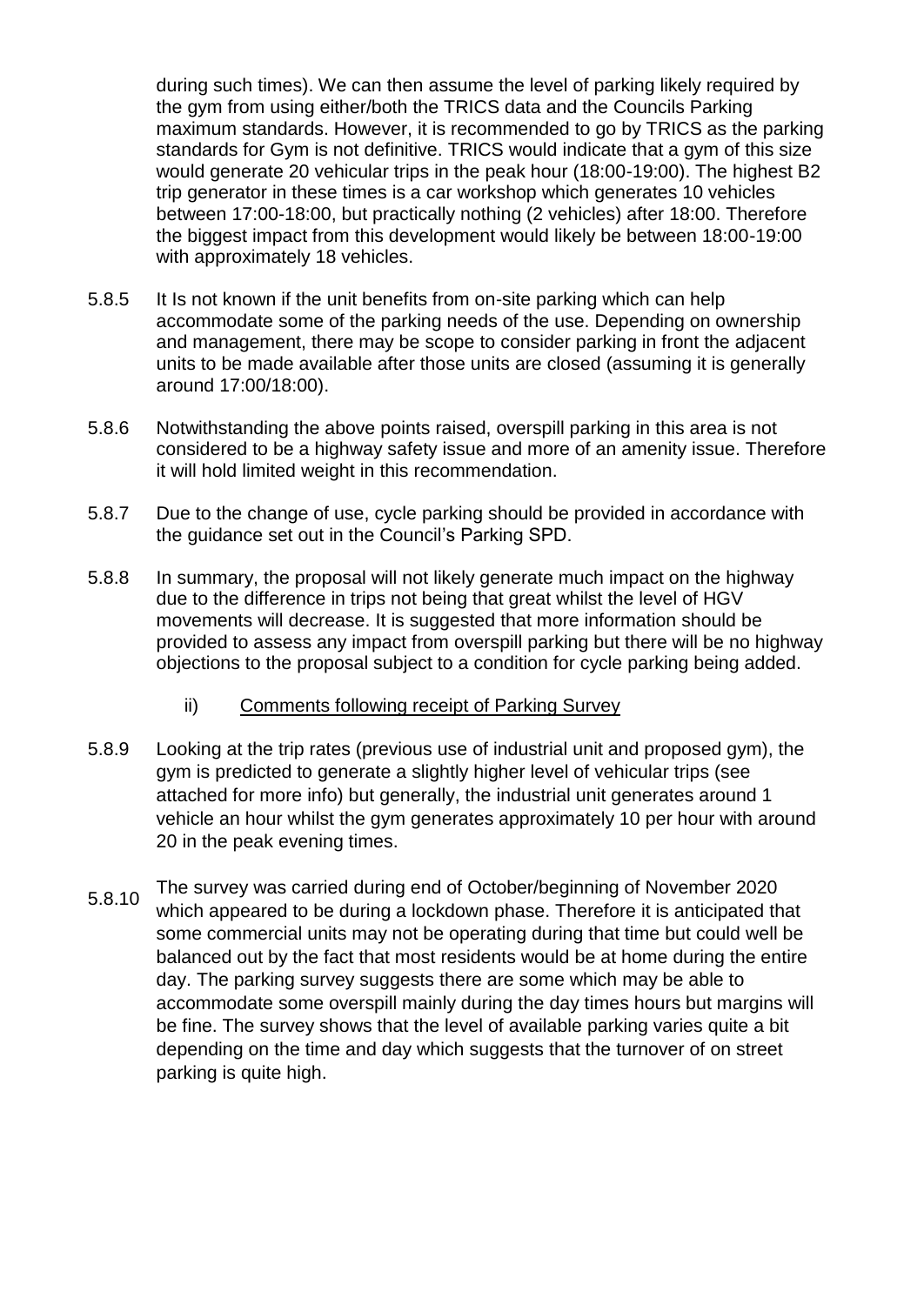5.8.11 Overall, the level of vehicular trip movements is not considered to generate highway impact in terms of safety and capacity issue. The impact from overspill is more of an amenity issue and therefore it will hold limited weight on the highway recommendation. However, looking at the survey, it would suggest that at times, there could be capacity but this may vary throughout the day due to the high turnover of vehicles parking in the area.

# 6.0 **Planning Consideration Key Issues**

- 6.1 The key issues for consideration in the determination of this planning application are:
	- The principle of development;
	- Effect on character;
	- Residential amenity; and,
	- Impact on Parking

### 6.2 Principle of Development

- 6.3 The application site lies within an area safeguarded for light industrial uses (Class B1(b) and B1(c) only, under saved policy REI11(i) of the City of Southampton Local Plan Review (as amended 2015). As the gym falls within Use Class E(d) (Indoor Sports), the proposal is contrary to this policy. However, marketing evidence was provided demonstrating that the unit was actively marketed from April 2017 to January 2020 at a competitive rate and found that there was no interest continued use of the property for B1(b) or B1(c) uses. In addition, the gym use has brought the unit back into an active use and provides associated employment for 7 members of staff. On this basis upon review of all the evidence and information provided in support of the application, officers consider that it has been demonstrated that the site is unlikely to be re-used or redeveloped for a B1 use and the benefits of providing an active use of the site and additional employment are considered to outweigh the conflict with Policy REI11 of the Local Plan. The principle fo development can be supported.
- 6.4 Effect on character
- 6.5 The introduction of a gym use within an industrial area safeguarded for light industrial uses changes the overall character of the area. However, as the site has been continually vacant for a period in excess of three years, the gym is considered to add to the employment mix of the area.
- 6.6 The gym use will result in an extension to the previous operational hours in order to cater for its users. However, as the commercial unit is sited within an established industrial area, this is not considered inappropriate or out-ofcharacter for the area. The impact of later operating hours would be more on residential amenity, which will be considered below.
- 6.7 On this basis, the change of use is not considered inappropriate and does not have a harmful effect on the character of the application site and the wider surrounding area.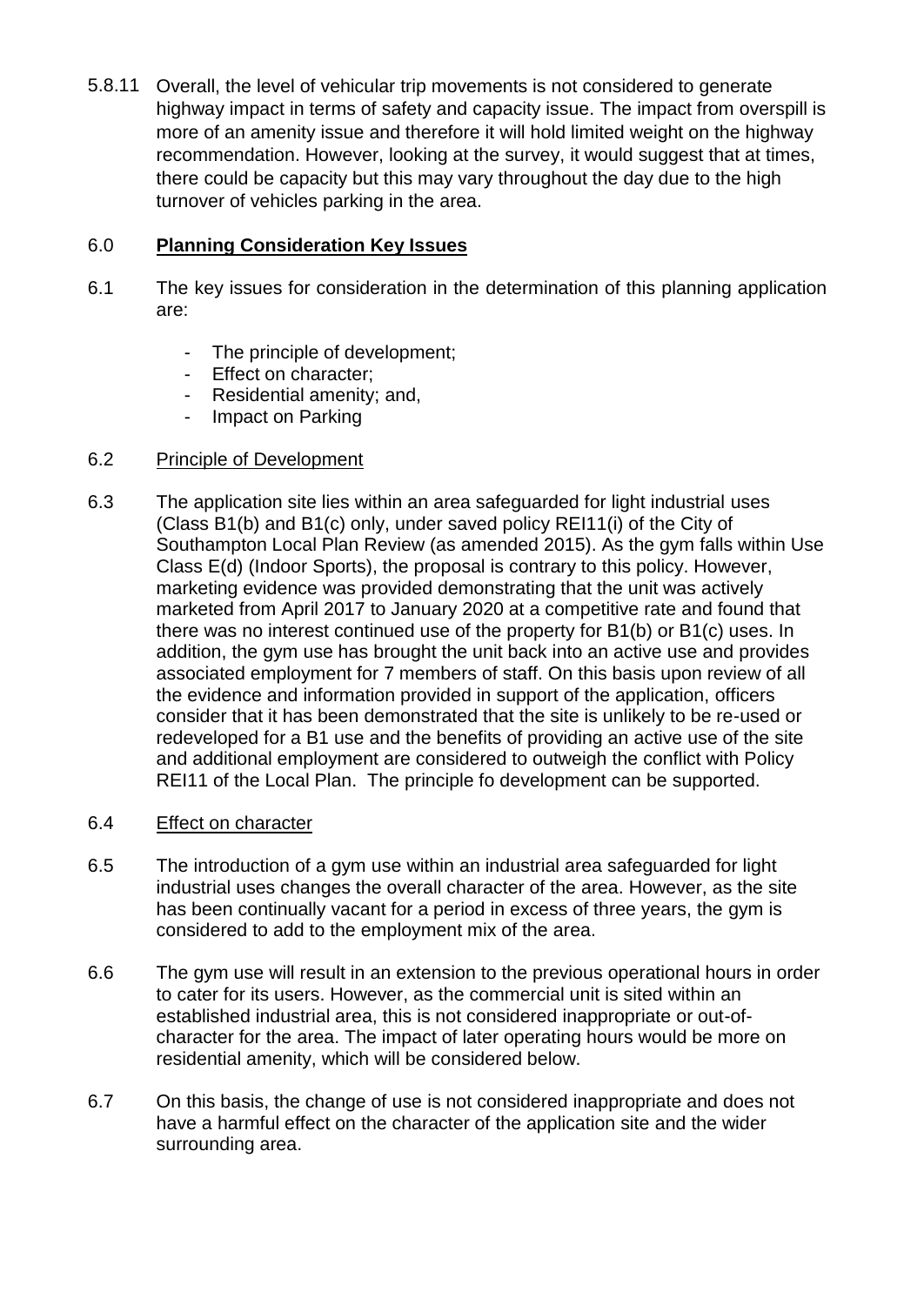## 6.8 Residential amenity

- 6.9 The application site is located on Quayside Business Park and comprises of a unit which faces north onto Quayside Road. There are group of semi-detached residential properties located to the north of Quayside Road. The associated noise and activities of a gym studio may result in an increase in noise and disturbance to these neighbouring properties.
- 6.10 The Council's Environmental Health have raised no objection to the application, including consideration of the noise and disturbance impacts from the gym use. The opening hours of nearby uses have been reviewed, including the recently approved music studio (20/01772/FUL), which has operating hours of: Monday to Fridays 13:30 to 20:00 hours; Saturdays 08:45 to 17:00 hours; Sunday and recognised public holidays 10:00 to 14:00 hours.
- 6.11 In order to bring the application use in line with these other uses and to be appropriate and sensitive to its surroundings, the opening hours of the gym will be restricted to  $06:00 - 21:00$  hours Monday to Friday,  $08:00 - 15:00$  hours on Saturday, and 09:00 – 15:00 hours on Sundays and recognised public holidays.
- 6.12 Furthermore, given that third party concerns relate to noise and disturbance from what is a noise generating use, it is considered necessary to request an acoustic assessment and subsequent mitigation measures through a suitably worded planning condition. Notwithstanding the Council's Environment Health team have not requested such details and no specific noise complaint has been made to the Environmental Health Team since the opening of the gym, in view of the objections to the application it would be prudent to secure such an assessment and implement any required sound mitigation measures in order to lessen any significant noise impacts from the use. These details will be secured within three months from the date of the decision and any mitigation measures implemented within 6 months of the decision.
- 6.13 Overall, while the proposed use has the potential to create noise and disturbance, it is considered that the impacts can be mitigated through an acoustic assessment and subsequent noise mitigation measures and further restriction of the hours of use as detailed. On this basis, the proposals are considered to be acceptable in terms of its impacts on noise and disturbance to neighbouring properties and uses.
- 6.14

# Parking and Refuse

6.15

The business park provides off-road parking spaces that can be utilised by staff and clients. These parking spaces are not allocated to individual units, so customers and staff can use any available parking space on the site. Additionally, along the southern side of Quayside Road, on-road parking spaces are sited immediately adjacent to the business park. These parking spaces are only allocated for permit holders (residents and visitors) during hours associated with events held at St. Mary's football stadium. A parking survey was submitted by the applicant in November 2020, which has been reviewed by the Highways Team. Whilst the survey was conducted during lockdown, it showed that there was notable on street parking availability. This availability is balanced against the fact that lockdown would have mean more residential parking than commercial parking and therefore evens out in terms of on street parking demand. As such,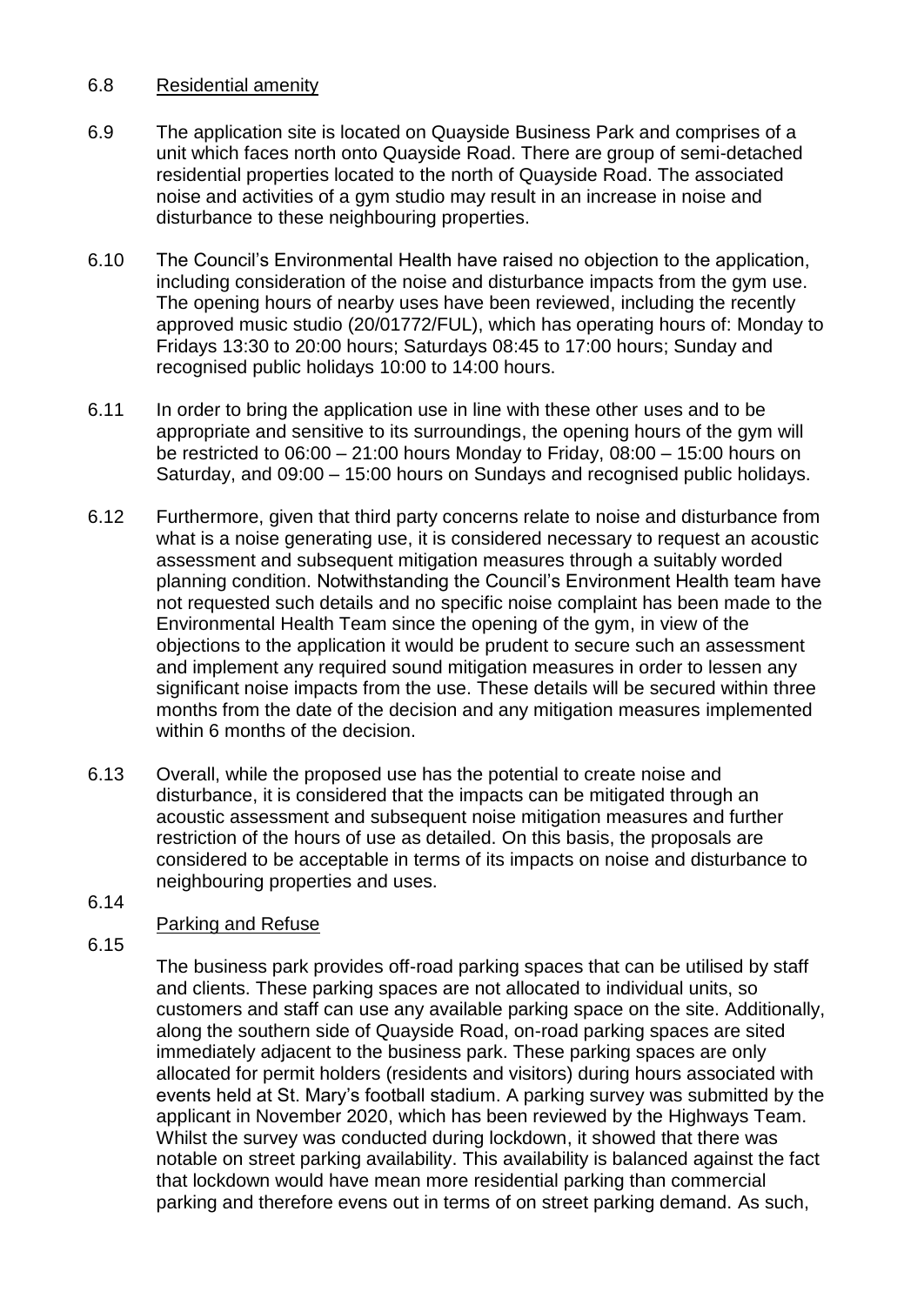while the Class E use will require staff and client parking, the use of the on-site and provision of parking spaces and the on-road parking adjacent to the site for relatively short period of time during gym use is considered acceptable and would not result in adverse impacts on from indiscriminate parking behaviour.

- 6.16 In addition the site has potential to accommodate cycle parking, with land edged 'blue' on the proposed plans, which can provide Sheffield cycle stands for users of the gym. This cycle provision will be secured through a condition of the planning permission. Furthermore, the site is located a short distance from Bitterne Road West on which the 'City Red 7' bus route runs. Therefore the site is considered to be accessible by public transport.
- 6.17 In terms of refuse, the application forms do not provide any information of the disposal of waste. It is unclear what the previous arrangements were regarding commercial waste storage and collection. As such as a condition will be imposed requesting additional information on the storage, management and collection of refuse and recycling.

### **7. Summary**

7.1 The proposed use is contrary to saved policy REI11(i), which seeks to safeguard the site for light industrial uses. However marketing evidence has been provided that demonstrates the unit has been vacant for a period exceeded three years and has been continually marketed for Class B1(b) and B1(c) uses throughout that period, without any interest in the site. It is unlikely that the site is to be reused or redeveloped for a B1 use and the benefits of providing an active use of the site and additional employment are considered to outweigh the conflict with Policy REI11.

#### 7.2

The intended use of the site as a Class E(d) Gym use has the capability of producing noise and disturbance. In this instance it is considered that the impacts can be mitigated through an acoustic assessment and subsequent noise attenuation measures. Subject to implementation of any recommendation noise mitigation measures and compliance with the stipulated opening hours, the application is considered to comply with Policy SDP1 and SDP16 of the City of Southampton Local Plan Review (amended 2015) and the guidance contained within the National Planning Policy Framework.

### 7.3

The proposal is not considered to have a detrimental impact upon the character of the surrounding area, in accordance with CS13 of the City Council Local Development Framework Core Strategy, and, SDP7 and SDP9 of the City of Southampton Local Plan Review (amended 2015). As such, officers recommend approval of the application.

### **8. Conclusion**

It is recommended that planning permission be granted subject to the conditions set out below.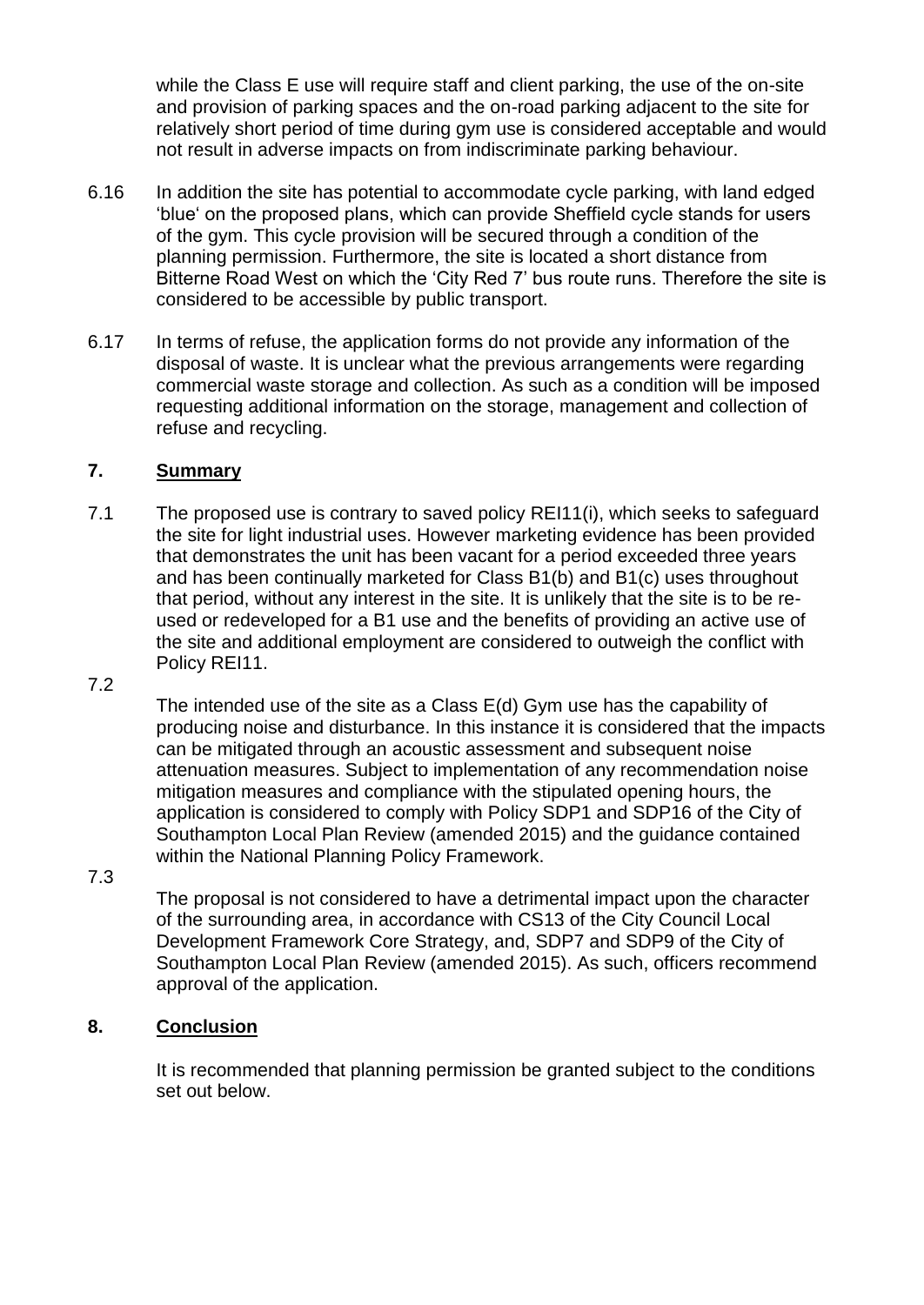#### **Local Government (Access to Information) Act 1985 Documents used in the preparation of this report Background Papers** 1. (a) (b) (c) (d) 2. (b) (c) (d) (e) (f) (g) 4.(f) (g) (vv) 6. (a) (b) 7. (a)

### **RS for 13/07/2021 PROW Panel**

#### **PLANNING CONDITIONS**

#### **1. Restricted Use (Performance)**

Notwithstanding the Town and Country Planning (Use Classes) Order 1987 (as amended) or any Order revoking, amending, or re-enacting that Order, the development hereby approved shall be used only for the purposes indicated in the submitted details (specifically as a Gym and associated ancillary functions), no other uses shall be permitted within Class E(d).

Reason: In the interest of the amenities of neighbouring occupiers.

#### **2. Noise & Vibration (internal noise source)**

Within three months of this decision, a noise assessment shall be undertaken and submitted to the Local Planning Authority which shall include a scheme of sound insulation measures to mitigate any internally generated noise and vibration. Any necessary sound insulation measures shall be installed within 3 months from the Council's written approval of the detail and thereafter retained as approved.

Reason: To protect the amenities of the occupiers of existing nearby properties.

### **3. Amplified Sound**

No sound amplification systems that is audible from outside the building shall be operated unless a noise assessment has been submitted to and approved by the Local Planning Authority, and any noise mitigation measures required have been installed in accordance with the approved details. Any such mitigation shall be retained for the lifetime of the development

Reason: To ensure the amenities of nearby residents and businesses are not harmed.

#### **4. Approved Plans**

The development hereby permitted shall be carried out in accordance with the approved plans listed in the schedule attached below, unless otherwise agreed in writing with the Local Planning Authority.

Reason: For the avoidance of doubt and in the interests of proper planning.

#### **5. Hours of Use & Delivery (Performance Condition)**

The commercial use hereby permitted shall not operate outside the following hours:

| Monday to Fridays                     | 06:00 to 20:00 hours |
|---------------------------------------|----------------------|
| <b>Saturdays</b>                      | 08:00 to 15:00 hours |
| Sunday and recognised public holidays | 09:00 to 15:00 hours |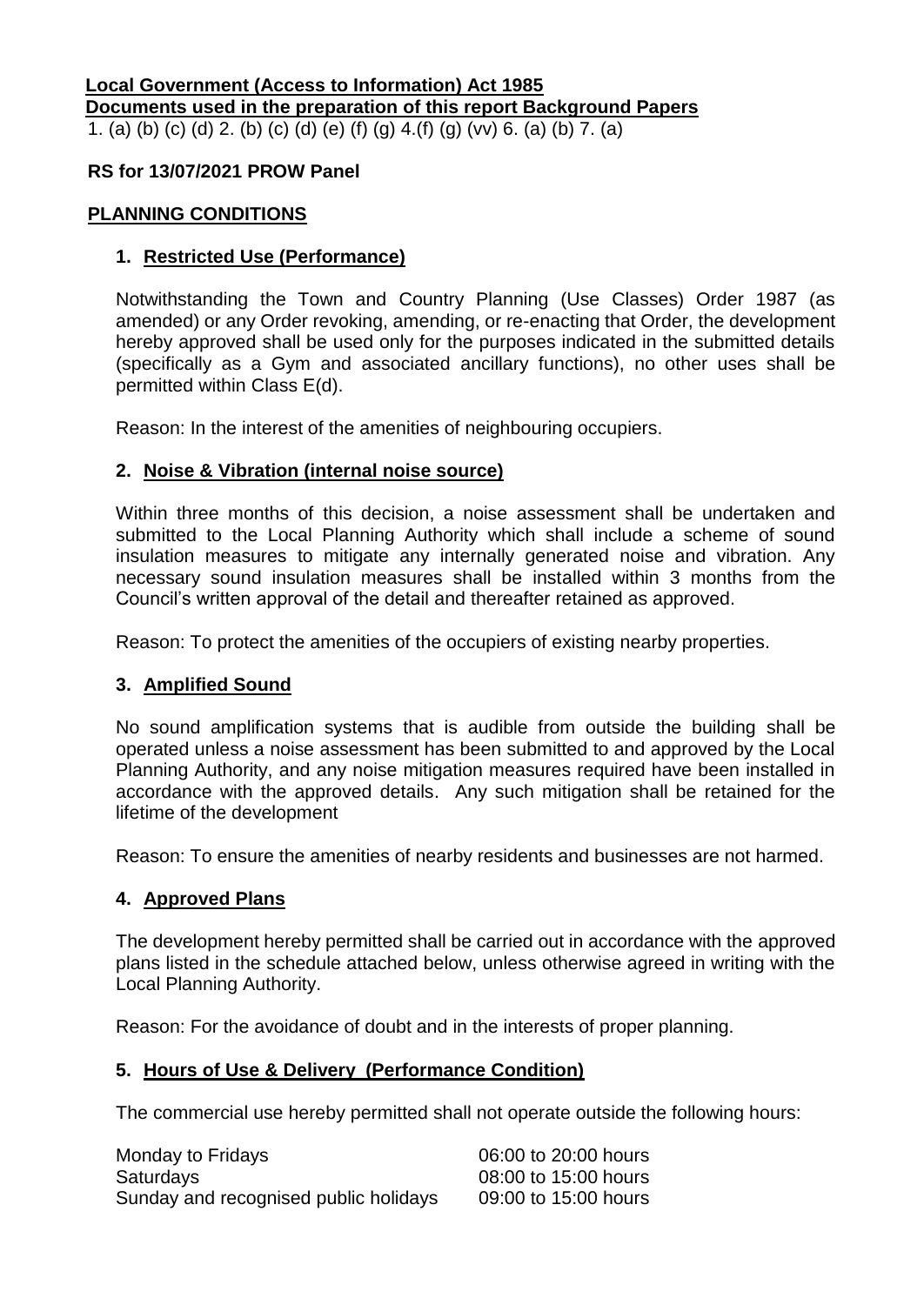No deliveries shall be taken or despatched from the use outside of the hours of 08:00 to 20:00 daily.

Reason: To protect the amenities of the occupiers of existing nearby residential properties.

# **6. Cycle storage facilities**

Within three months of the development hereby approved, secure and covered storage for bicycles shall be provided in accordance with details to be first submitted to and approved in writing by the Local Planning Authority. The storage shall be thereafter retained as approved.

Reason: To encourage cycling as an alternative form of transport.

### **7. Refuse storage facilities**

Within three months of the development hereby approved, secure storage and collection for refuse and recycling shall be provided in accordance with details to be first submitted to and approved in writing by the Local Planning Authority. The approved details shall be thereafter retained as approved.

Reason: In the interests of amenity.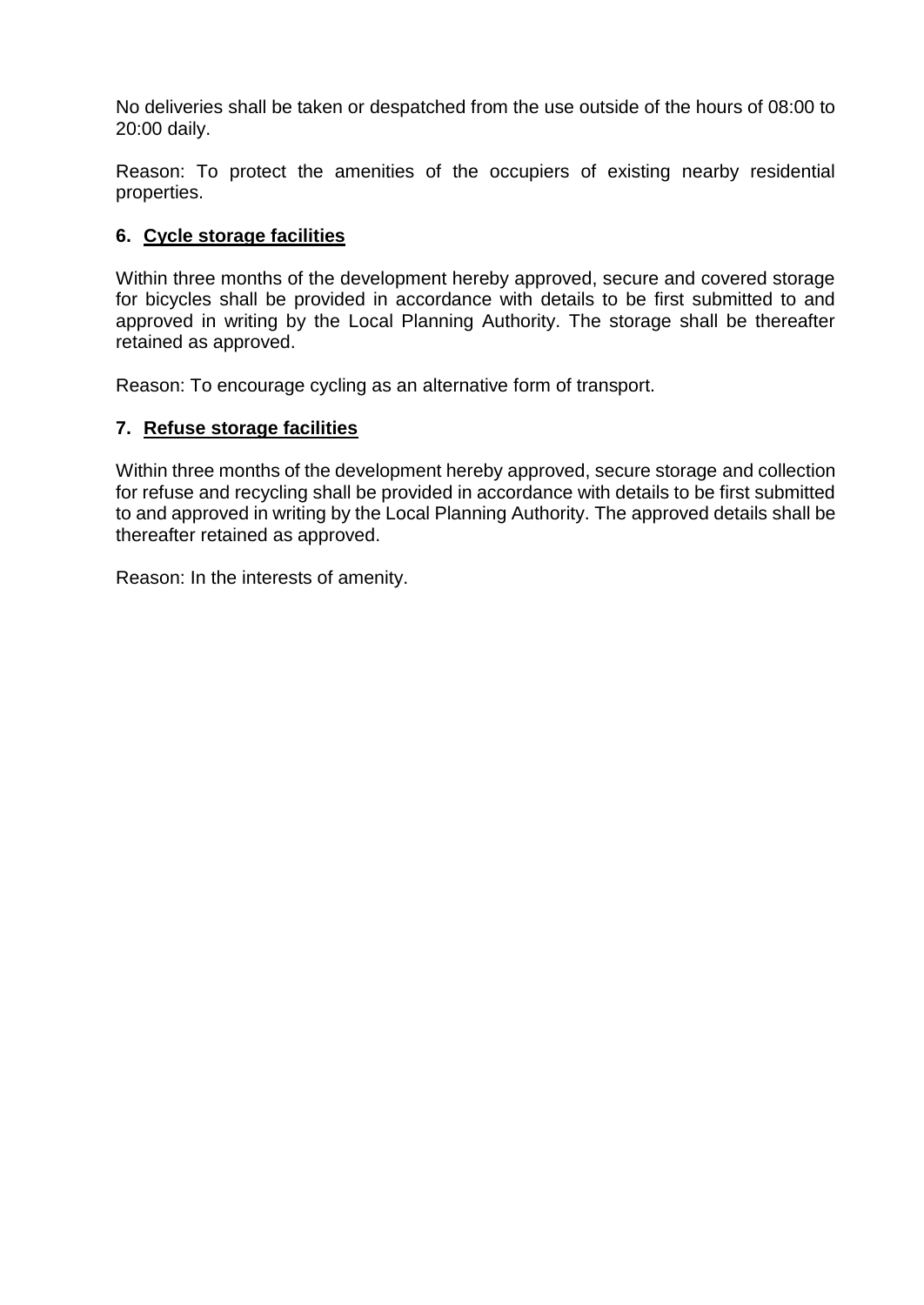## Application 19/01773/FUL APPENDIX 1

# **POLICY CONTEXT**

Core Strategy - (as amended 2015)

CS7 Employment Safeguarding<br>CS13 Fundamentals of Design

Fundamentals of Design

City of Southampton Local Plan Review – (as amended 2015)

- SDP1 Quality of Development
- SDP7 Urban Design Context
- SDP9 Scale, Massing & Appearance
- SDP16 Noise
- REI11 Light Industry

Supplementary Planning Guidance Residential Design Guide (Approved - September 2006) Parking Standards SPD (September 2011)

Other Relevant Guidance The National Planning Policy Framework (2019)